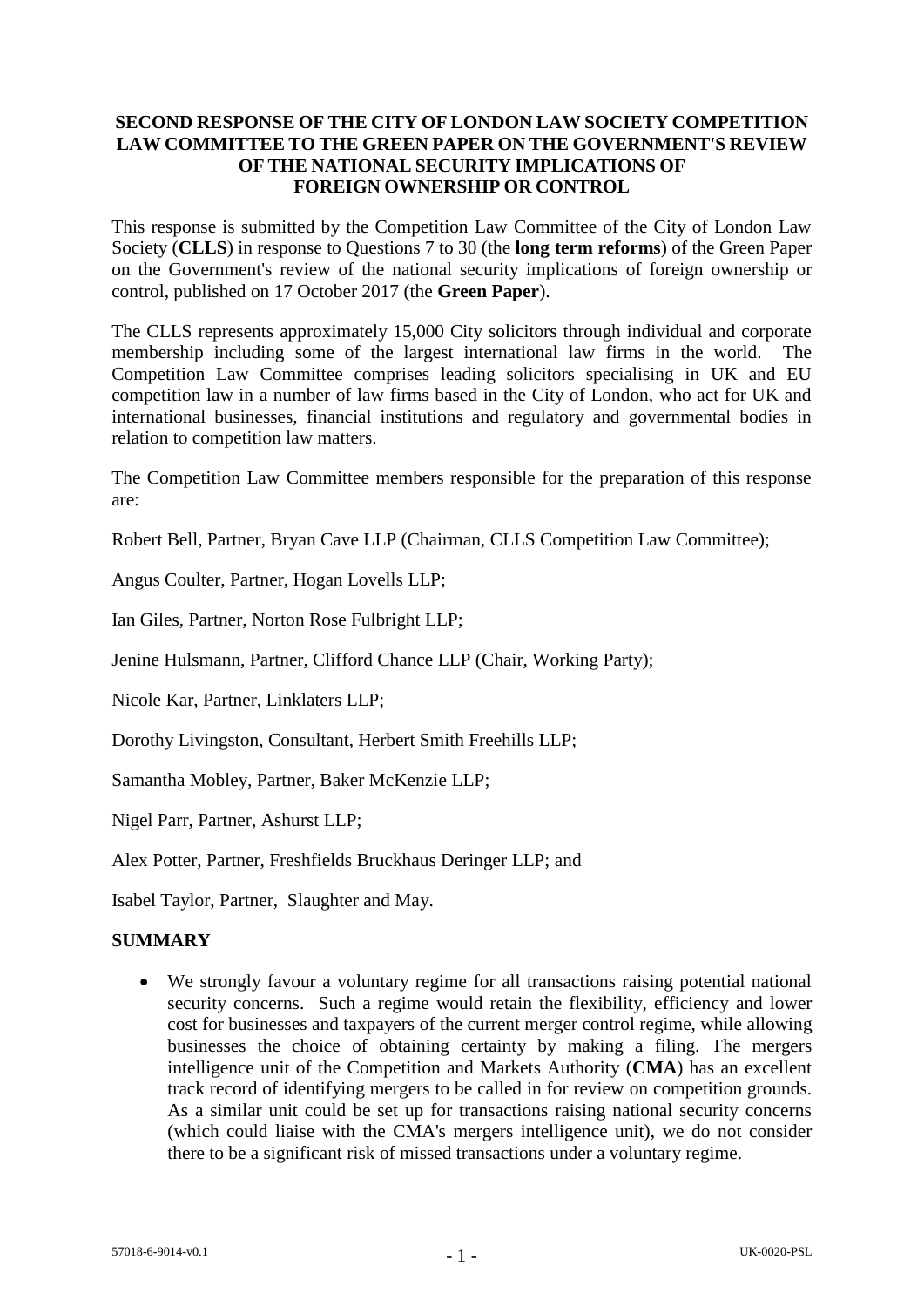- A voluntary regime should nevertheless be based on jurisdictional criteria that limit the scope of affected transactions to those that have potential to give rise to national security concerns. These should include quantitative thresholds to exclude insignificant transactions, based on turnover or, potentially, transaction value. We query the rationale for applying such a regime to acquisitions by domestic investors, given that the potential national security risks identified in the Green Paper all relate to issues arising from foreign ownership.
- Other essential features of a voluntary regime include transparency (with a commitment to publishing as much information as possible, including, as a minimum details of the transactions notified and the Government department that raises a national security concern), a carefully defined substantive test and a transparent and predictable procedure. We have set out below and in our response to the consultation on the short term reforms a list of factors that should be included in public guidance for both a voluntary and mandatory filing regime.
- We accept that it is reasonable in principle to include a wider range of transactions within the scope of the proposed regime than are covered by the current merger control public interest provisions of the Enterprise Act 2002 (**EA02**), provided they are appropriately defined and limited. We have made below some suggestions for how to do so, along with certain additional factors that will need to be considered.
- As regards the jurisdictional test of control, we favour a material influence test for a voluntary regime, given its familiarity and the body of case law that exists to guide its interpretation. However, that test would be too subjective for a mandatory regime in which penalties are imposed for failure to file. If the Government does decide to introduce a mandatory regime, we would suggest a modified version of the test for significant influence or control for the purposes of the Register of People with Significant Control (**PSC**).
- If the Government does decide to introduce a mandatory regime, the Government will need to consider whether there should be an automatic standstill obligation until the transaction is approved on national security grounds. As there is no automatic standstill obligation under the UK merger control regime, we recommend that this be avoided under the national security regime (as this would create significant divergence between the two regimes and uncertainty for businesses as to what would constitute "gun jumping" in a national security context). Instead, concerns that national security risks may arise prior to the end of the review period could be addressed by powers to impose interim orders in appropriate cases, coupled with the possibility of appropriate derogations.
- A mandatory regime should incorporate clearer and tighter definitions of the covered transactions (we make some suggestions below for how to do that), a register of proximate land within the scope of the regime, appropriate exceptions and derogations from the filing obligations and a principle of non-retroactivity for individual businesses and assets that are brought within the scope of the regime. It should also be accompanied by extensive guidance on the jurisdictional and substantive criteria, due process rights for merging parties (including the right to seek judicial review of decisions). With a mandatory regime, there may be a case for civil penalties for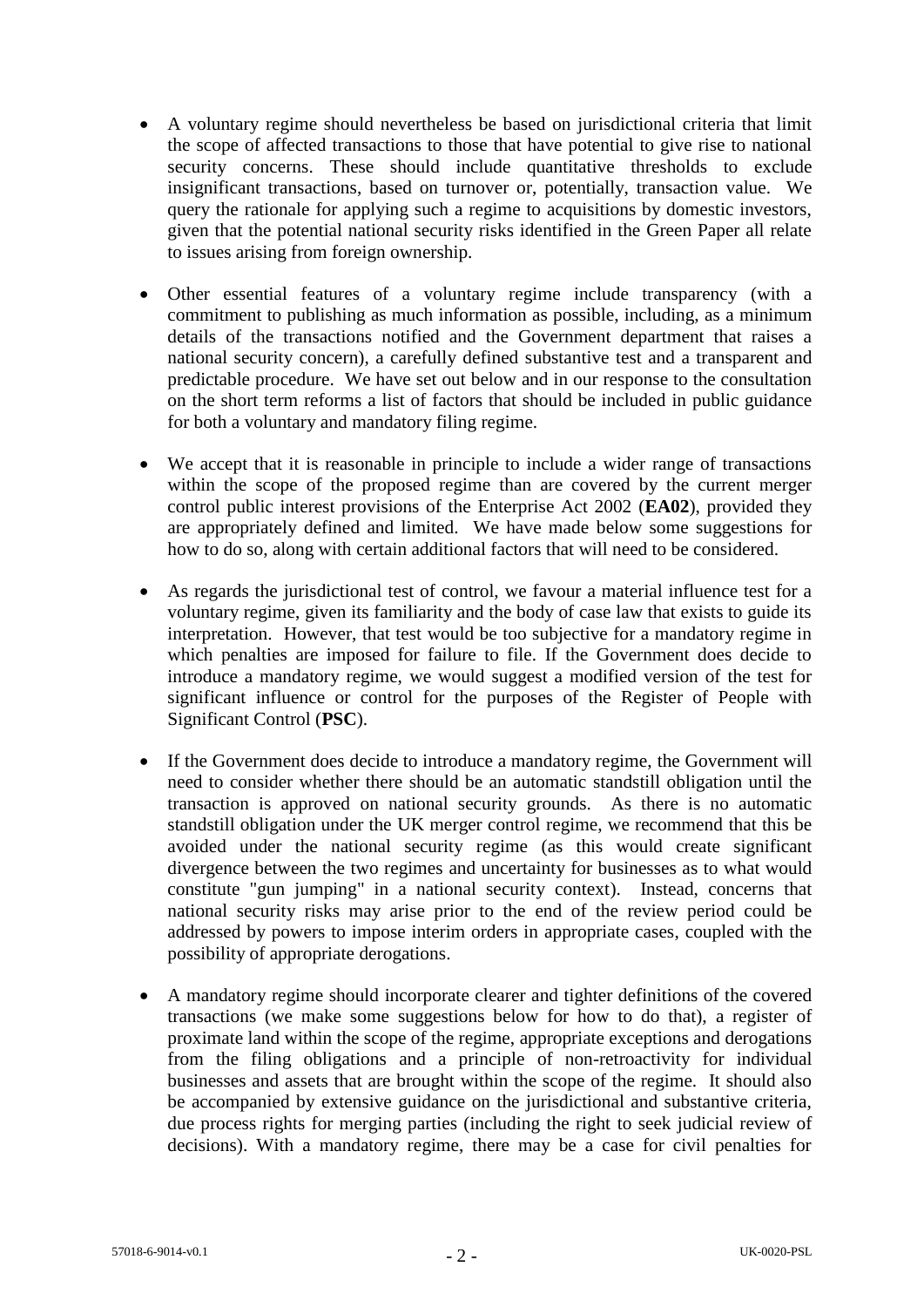businesses that fail to file, but not criminal or individual penalties (for the reasons set out below).

 Both a voluntary regime and any mandatory filing regime should, in our view, be entirely standalone and separate to the regime of the EA02. We do not perceive any compelling need for detailed interaction between the regimes, save that it will be important that merging parties are able to coordinate the timing of competition and national security clearances, should they choose to do so. In the event that a standalone regime is introduced, the applicability of the existing public interest provisions in the EA02 to national security will be redundant and should be removed.

#### **Question 7: What are your views about the benefits and costs of amending the current voluntary regime to more clearly separate national security concerns and the competition assessment?**

- 1. We welcome in principle the proposal to separate more clearly the regime for assessing national security concerns and the assessment of competition issues under the merger control regime. The current arrangements under the EA02 require the CMA to summarise representations received in respect of the relevant public interest consideration and (if a Phase 2 reference is initiated) to advise on whether the merger may be expected to operate against the public interest and any appropriate remedies. Given that the CMA does not have any specialist expertise in assessing national security concerns<sup>1</sup>, its role in the process is somewhat incongruous, and consumes resources that would be better deployed in carrying out its competition remit.
- 2. The above consideration applies to both the "normal" public interest regime and the special public interest regime. We therefore favour a stand-alone national security regime that is entirely outside the EA02, and in which the CMA plays no role.
- 3. As regards the benefits of a voluntary regime, we consider that these substantially outweigh the putative benefits of a mandatory filing system, while imposing much lower costs. The benefits of a voluntary regime include:
	- (a) Flexibility and legal certainty. Contrary to the statement in paragraph 116 of the Green Paper, we do not consider that an appropriately defined voluntary regime would necessarily create uncertainty for businesses, provided that businesses that require certainty can choose to make a filing prior to closing. The key attraction of a voluntary regime is that it also allows merging parties to choose to take (and appropriately allocate) the risk of not making a filing prior to closing. It is clear from the favourable attitude of businesses to the UK's voluntary merger control regime that they value this choice, as it allows for the material costs and delays of filing to be avoided if competition or public interest concerns are highly unlikely to arise, or if it is agreed that the purchaser will assume the risk that remedies are imposed to address any such concerns. The same would be true for a national security screening regime, particularly given the proposed potential breadth of the regime. Any uncertainty as to whether a particular transaction may fall within the scope of

<sup>&</sup>lt;u>.</u> While a Phase 2 reference has not been made on national security grounds to date, we note that the CMA does not have an explicit power to add a member to the Phase 2 Inquiry Group to specifically advise on public interest issues in a merger context (unlike the market investigation regime).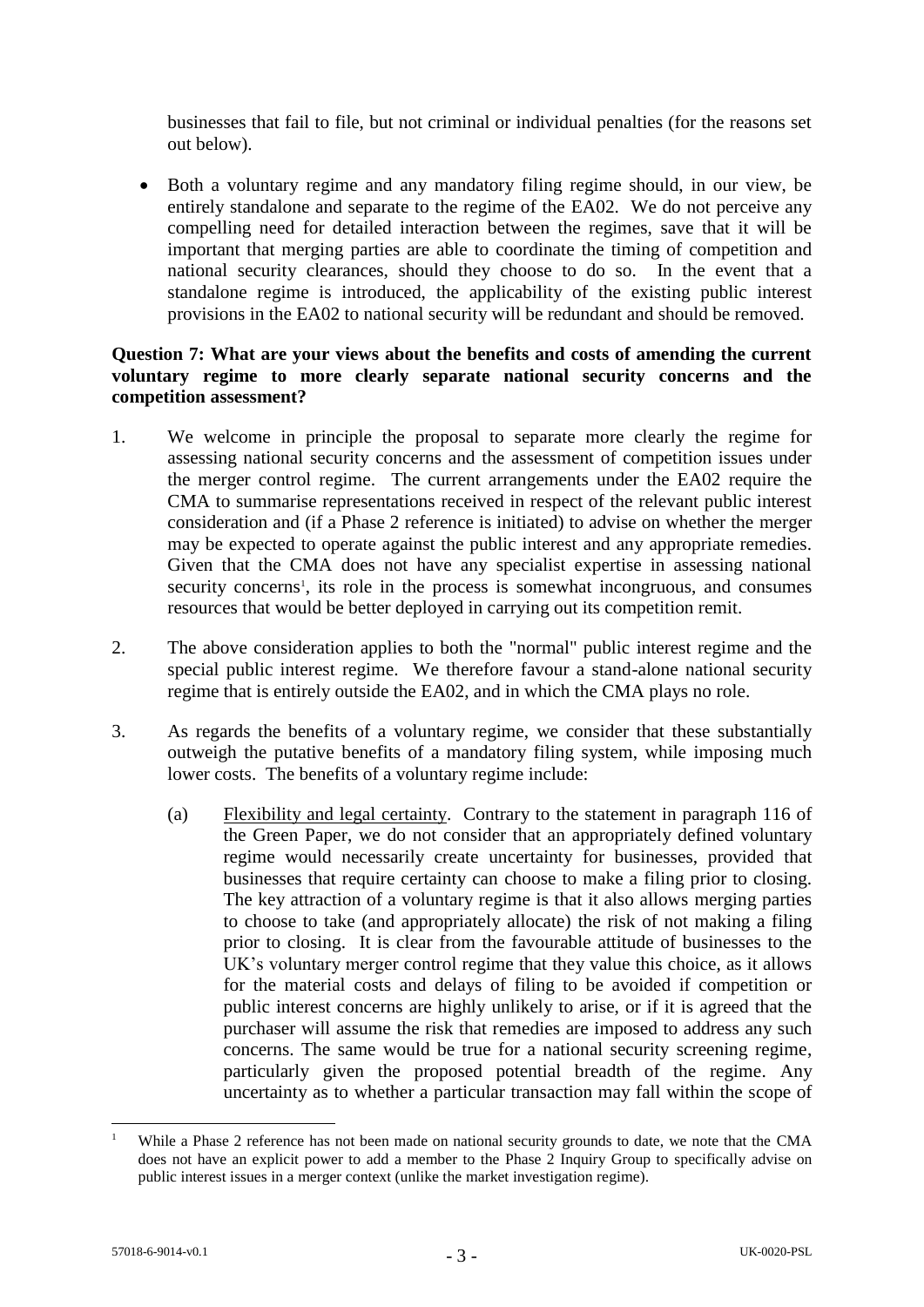the regime can be addressed (as is also the case for a mandatory regime) by implementing clear and objective jurisdictional criteria and guidelines. In the US, the Committee for Foreign Investment in the US (**CFIUS**) has operated an effective voluntary filing regime for many years.

- (b) Lower cost. A mandatory regime would impose filing burdens on a relatively large number of transactions, the great majority of which would (as the Green Paper acknowledges) pose no national security issues at all. The Green Paper estimates that a mandatory regime could catch up to 100 transactions per year; almost double the number of transactions per year that are reviewed on competition grounds under the voluntary merger control regime. Our view is that the number of affected transactions is likely to be even higher. In contrast, the very low volume of mergers that have raised national security issues under the current regime (only seven over a period of nearly 15 years) indicates that a mandatory filing regime would be disproportionate and inefficient. The lower costs of a voluntary regime would benefit both business and Government (and, indirectly, taxpayers).
- (c) No significant risk of missed transactions. It is widely recognised that the CMA's mergers intelligence unit has an excellent track record of identifying potentially anticompetitive mergers to be called in for review, even if not notified. A similar system could be implemented for a standalone national security system, drawing on the CMA's expertise in this area. As such, we do not consider there to be a considerable risk of missed transactions under a voluntary regime.
- 4. We consider that an effective voluntary regime should have the following features.
	- (i) *Clear and objective jurisdictional criteria*
- 5. The jurisdictional criteria should limit the scope of affected transactions to those that have potential to give rise to national security concerns and with a clear nexus to the UK. In this respect, we consider that the regime should have objective quantitative thresholds to ensure that insignificant transactions are excluded from its scope. These could include:
	- (a) for acquisitions of existing businesses, thresholds based on the target's UK turnover in respect of the business giving rise to potential national security concerns or the value of the transaction, i.e. the consideration payable for the target business; 2
	- (b) for acquisitions of bare assets, thresholds based on the value of the transaction;
	- (c) for new projects, thresholds based on the value of the transaction (including the value of the investment to be contributed to the project in respect of the UK); and

<sup>&</sup>lt;u>.</u> 2 In order to ensure a UK nexus for transactions involving targets with multinational operations, the Government would need to design rules to allocate an appropriate proportion of the overall transaction value to the UK, while maintaining clear and objectives rules for determining jurisdiction.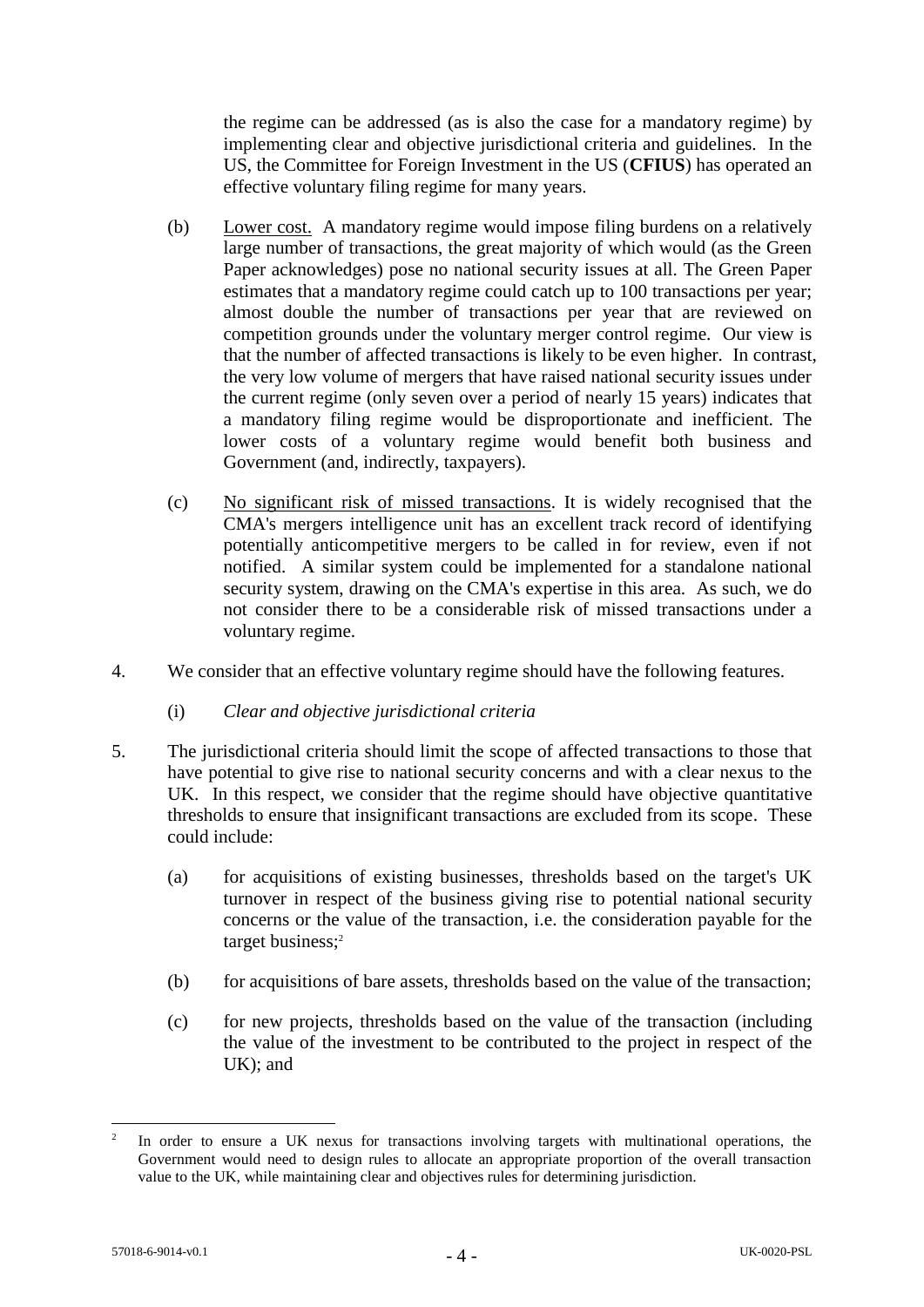- (d) for land proximate to sensitive sites, we recommend the creation of a register of such land that could be checked by merging parties.
- 6. The Government should also consider adopting different thresholds according to whether the investor is from a jurisdiction with which the UK has a free trade agreement or is a State owned entity (as is the case under Australia's Foreign Acquisitions and Takeovers Act 2015). As a related point, we query the rationale for applying the regime to acquisitions by domestic investors, given that the potential national security risks identified in the Green Paper all relate to issues arising from foreign ownership.
	- (ii) *Transparency*
- 7. We recognise that in many cases it will not be possible to publish full details of the national security concerns that are considered under the new regime. However, our view is that it ought to be possible to maintain some degree of transparency that would benefit the efficacy and predictability of the review process, and that having this transparency will be important to the operation of a voluntary regime so that businesses are as clear as possible when a review is required, and so can avoid unnecessary costs on either the analysis or a filing. For example, publishing details of the transactions that are notified or called in for assessment would assist merging parties in determining whether their transaction might raise national security issues, and publication of the identity of the Government department that raised a national security concern would help merging parties to identify the appropriate Government stakeholders with which to engage.
- 8. In addition, as noted in our responses to Questions 14 and 24 below, published guidance on procedural and substantive aspects will be vital to the effective operation of the regime. In this respect, we consider that a statutory duty to publish guidance should be included in the primary legislation that creates the regime.
- 9. The need for transparency is partly to ensure a consistent, reasoned approach by the Government in applying these rules. Transparency is also of vital importance to parties seeking to identify whether a transaction is eligible for review (whether to avoid penalties in a mandatory regime or to appropriately judge risk without a chilling effect on business in a voluntary regime).
	- (iii) *A substantive test*
- 10. We recommend that the primary legislation incorporates a clear test for what is considered to be a national security issue, in the same way that the merger control regime benefits from the use of a "substantial lessening of competition" test. This would guard against the regime becoming overly politicised in the future. Such a test could be defined by reference to the three categories of risk set out in paragraph 45 of the Green Paper.
	- (iv) *A transparent and predictable procedure*
- 11. A transparent and predictable procedure will be critical to ensure that any new foreign investment regime does not unnecessarily deter such investment. In this respect, the regime should have a defined, statutory timetable for clearance, similar to that which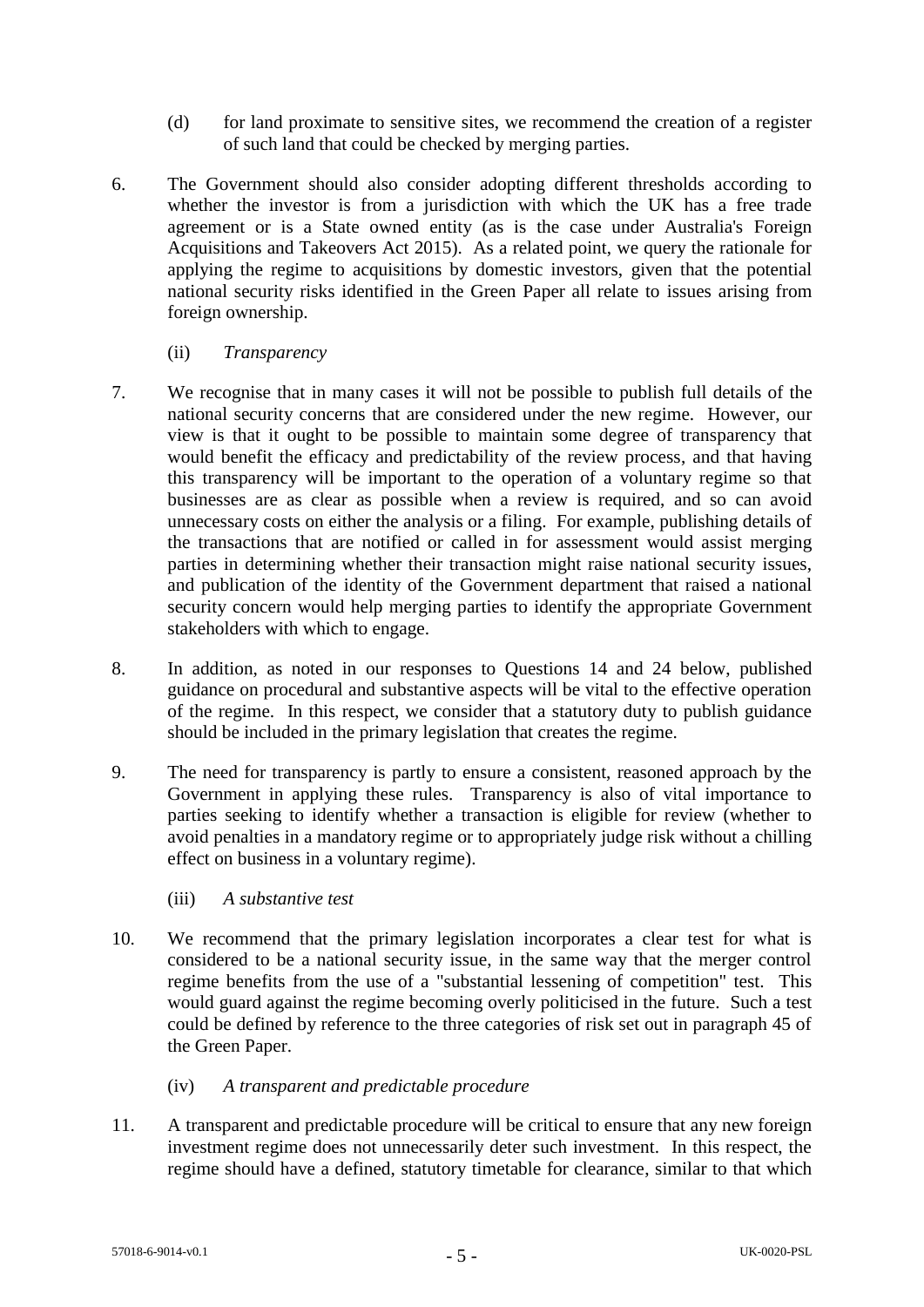applies under the merger control regime. A simple commitment to issue "rapid approval" (paragraph 129 of the Green Paper) would not offer sufficient certainty to allow for efficient transaction planning and financing.

# **Question 8: What are your views about extending the scope of the Government's powers in relation to national security to include a wider range of investments into which Government could intervene?**

12. We accept that it is reasonable in principle to include a wider range of transactions within the scope of the proposed regime than are covered by the current merger control public interest provisions of the EA02, provided those transactions are appropriately defined and limited, as discussed in more detail below.

# **Question 9: Do you agree that the definitions for those investments into which the Government can intervene should be (1) more than 25% of shares or voting rights and/or (2) other means of significant influence or control?**

- 13. We recognise that test for material influence under the EA02 which relates to influence over commercial policy - may always not equate to the type of influence that is liable to give rise to national security issues. However, we consider that in most cases it will, as influence over a target's commercial policy will also entail influence over its management and staff, which is the fundamental national security issue. The only potential adjustment to the test that the Government might consider is whether it is necessary to add a separate alternative criterion that would be satisfied if the foreign investor has access to sensitive sites or to commercially sensitive information<sup>3</sup> as a result of its acquisition of an interest, notwithstanding its lack of material influence over the target. In our experience, we consider that this will only rarely be the case in practice, particularly if the investor does not have the right to appoint a board director or observer.
- 14. Applying a material influence test would have the advantage of familiarity and a relatively deep body of EA02 case law to guide interpretation of the test. However, we recognise that using the material influence test would mean that there would be two independent bodies interpreting the same concept, each having the potential to impact on the other (or, if not, there being the potential for the meaning of the same term to diverge between the two regimes). In practice, such an approach has proven workable in the water sector, where Ofwat applies a test of material influence in determining the "ultimate controller" of a regulated water company.<sup>4</sup> However, to the extent that additional flexibility is required in a national security context, it will be important that this is clearly set out in the legal test. For example, as suggested in paragraph 13 above, it may be appropriate for the national security test to apply to acquisitions of material influence over the policy of a body corporate or person

<sup>1</sup> As regards the definition of commercially sensitive information, this should exclude general or consolidated financial information of the type that is typically provided to minority interest investors or limited partners in an investment fund.

<sup>4</sup> The 'Ultimate Controller' is defined in the licences of regulated companies in the water sector as "any person who or which (alone or jointly with others and whether directly or indirectly) is (in the reasonable opinion of the Water Services Regulation Authority) in a position to control, or to exercise material influence over, the policy or affairs of the Appointee or of any holding company of the Appointee".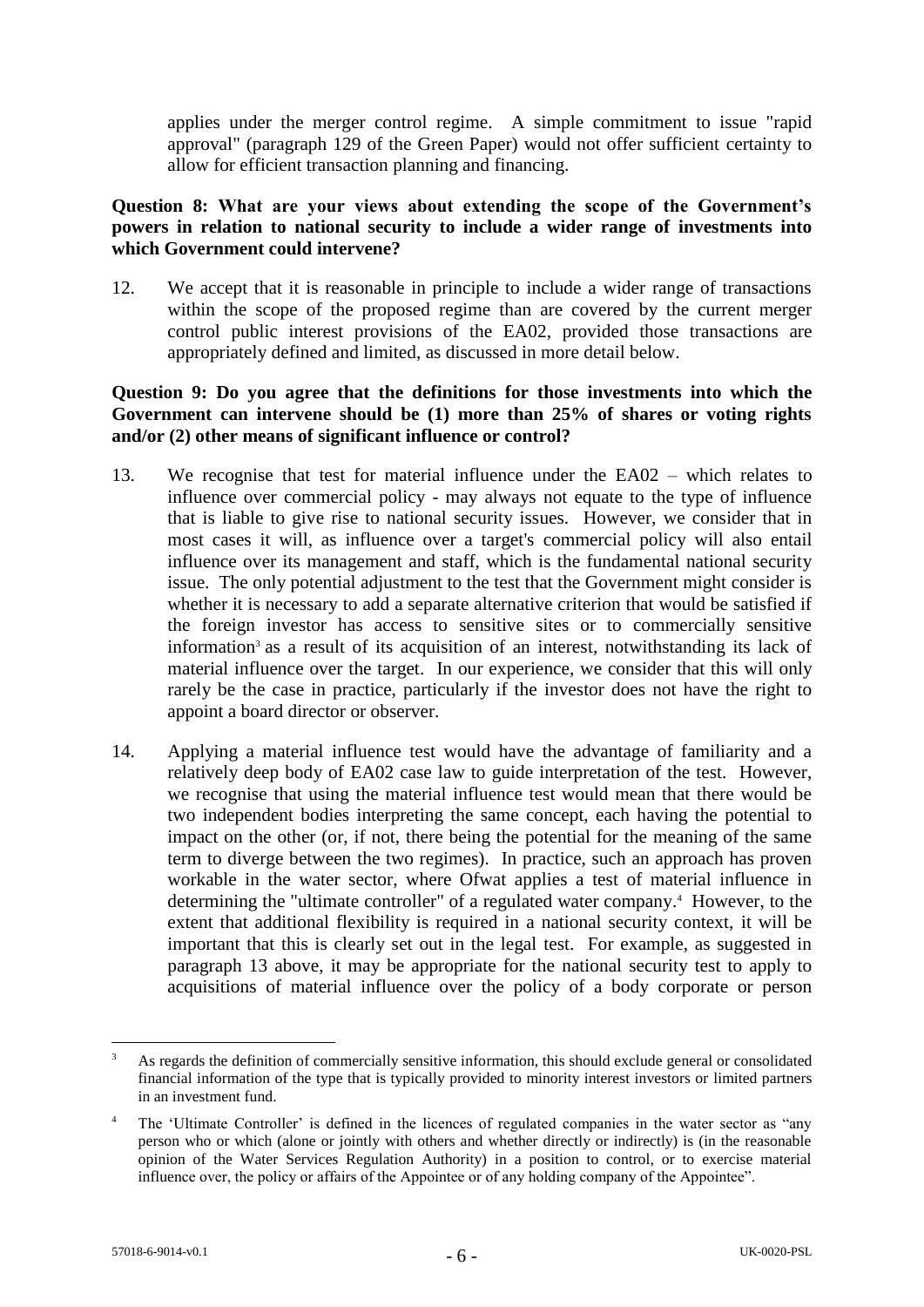carrying on an enterprise (thereby reflecting the  $E A02$  test)<sup>5</sup>, with a separate limb to cover additional situations (if any) where the acquisition provides the investor with access to sensitive sites or information.

- 15. In contrast, we consider that the criteria relating to the PSC Register are untested and in some instances have little bearing on the type of influence that is relevant for a national security review. The experience of CLLS members is that the application of the PSC has also given rise to considerable market uncertainty, due to the relatively limited published guidance and the lack of a body of interpretative case law. This is reflected in the Companies House Strategy for 2017 to 2020, <sup>6</sup> which has as one of its targets the reduction of incorrect PSC information on the register; and the following commentary in the Companies House Business Plan 2017 to 2018: "*We recognise that, for some customers, the legislation can appear complex and that they need support in getting it right*."<sup>7</sup>
- 16. Consistent with the application of the material influence test, we also counsel against the use of an absolute shareholding threshold of 25%. In particular, this would catch purely passive interests (with no voting rights attached) that do not afford their holders the opportunity to engage in conduct of the type described in paragraph 46 of the Green Paper. Moreover, while there may be more merit in applying a threshold based on 25% of the voting rights in a business, even that would be of only indirect relevance, as a private company's governance arrangements may be such that a holder of 25% of the voting rights has no meaningful influence or governance rights in practice.
- 17. As the EA02 test for material influence focuses on the degree of influence irrespective of the absolute level of shareholding or economic interest, our view is that it is better suited to define the jurisdictional scope of the proposed national security regime. Given how the material influence test has been applied in practice, a share of voting rights of over 25% is likely to be seen as conferring the ability materially to influence policy. Although there is no presumption of material influence below 25%, the CMA may examine any shareholding of 15% or more in order to see whether the holder might be able materially to influence the company's policy. Exceptionally, a shareholding of less than 15% might attract scrutiny where other factors indicating the ability to exercise material influence over policy are present, including factors such as board representation. Similar factors are likely to be relevant to potential national security concerns.
- 18. However, we consider that the material influence test would only be appropriate in the context of a voluntary regime where there are no direct penalties attaching to the assessment of whether the thresholds for notification are met. For a regime to work on a mandatory basis it is essential that there are "bright line" tests that can be applied by businesses to establish whether or not a notification is required (as is the case for merger control filings in jurisdictions such as the EU where filing is mandatory). As

<u>.</u>

<sup>5</sup> Section 26(3) EA02.

<sup>6</sup> Available at https://www.gov.uk/government/uploads/system/uploads/attachment\_data/file/609467/ Companies\_House\_Strategy\_2017-2020.pdf

<sup>&</sup>lt;sup>7</sup> Available at: https://www.gov.uk/government/uploads/system/uploads/attachment\_data/file/609263/ Companies\_House\_Business\_Plan\_2017-18.pdf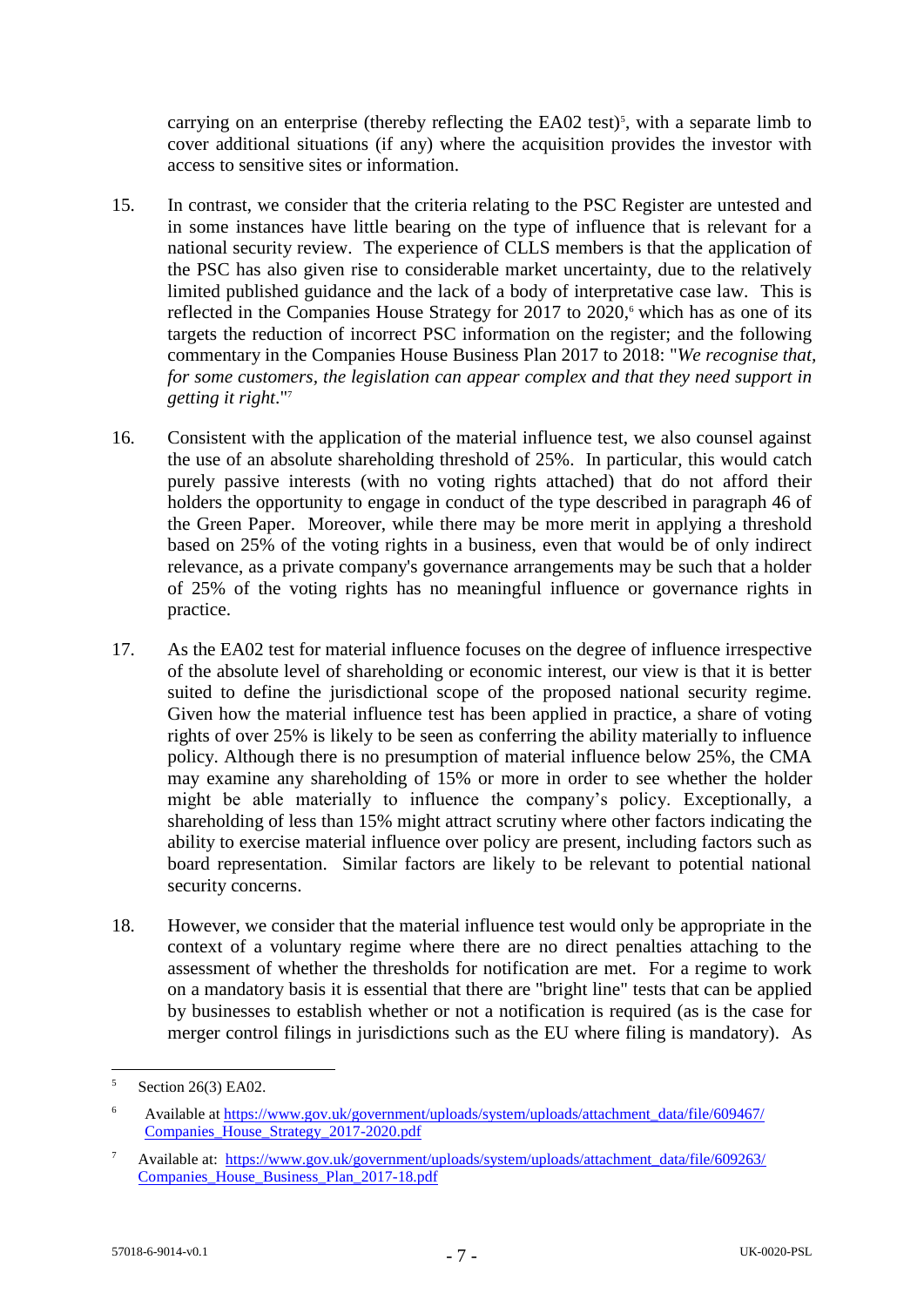set out in response to Question 15 below, the material influence test would be too subjective for a mandatory regime in which penalties are imposed for failure to file.

## **Question 10: What do you think should constitute significant influence or control in this regime? Can you give examples to support this view?**

19. Please refer to our answer to Question 9 above.

**Question 11: Do you agree that, if it pursued an expanded 'call-in' power, the Government should retain the ability to intervene in an investment after the event for national security reasons? Is three months an appropriate period for this?**

- 20. We recognise that this is an essential feature of a voluntary regime. However, it is unclear from the information in the Green Paper how the three month period would operate and we will therefore comment in more detail when the Government publishes its White Paper on the proposed reforms. Our initial observations are that:
	- (a) the call in period should be as short as possible and should be combined with a clear statutory timetable for the review period after a transaction has been called in and sufficient information provided; and
	- (b) the Government should consider what events should trigger the start of the three month period, in addition to those provided for under the merger control regime (i.e. notice of material facts to the review body or publicity in the national or trade press). For instance, for land that is proximate to a sensitive site, registration of an interest in the land registry should also be a trigger.

## **Question 12: What are your views about any 'call-in' power being expanded to new projects?**

21. We recognise that it is reasonable in principle to include new projects within the scope of the regime. Indeed, most merger control regimes (including the EU Merger Regulation) capture greenfield joint ventures provided they will give rise to a structural change in the market. However, the definition of a new project should be carefully limited so as not to catch contractual arrangements that fall short of the creation of a new business, such as contractual cooperation agreements or financing arrangements. In particular, we recommend that it catches only projects carried out through a corporate legal entity and which would constitute an "enterprise" within the well-established definition in the EA02.

#### **Question 13: What are your views about any 'call-in' power being expanded to bare asset sales?**

- 22. Expanding the call-in power to catch bare assets raises some complex issues and has the potential to cause substantial uncertainty unless that power is tightly circumscribed. Some of the issues that will need to be considered include the following:
	- (a) How to define the types of bare assets that will be within the scope of the regime? In particular, assets should only come within the scope of the regime if they are located in the UK and are either unique and irreplaceable in some way, or if they otherwise have the potential to be used for disruptive or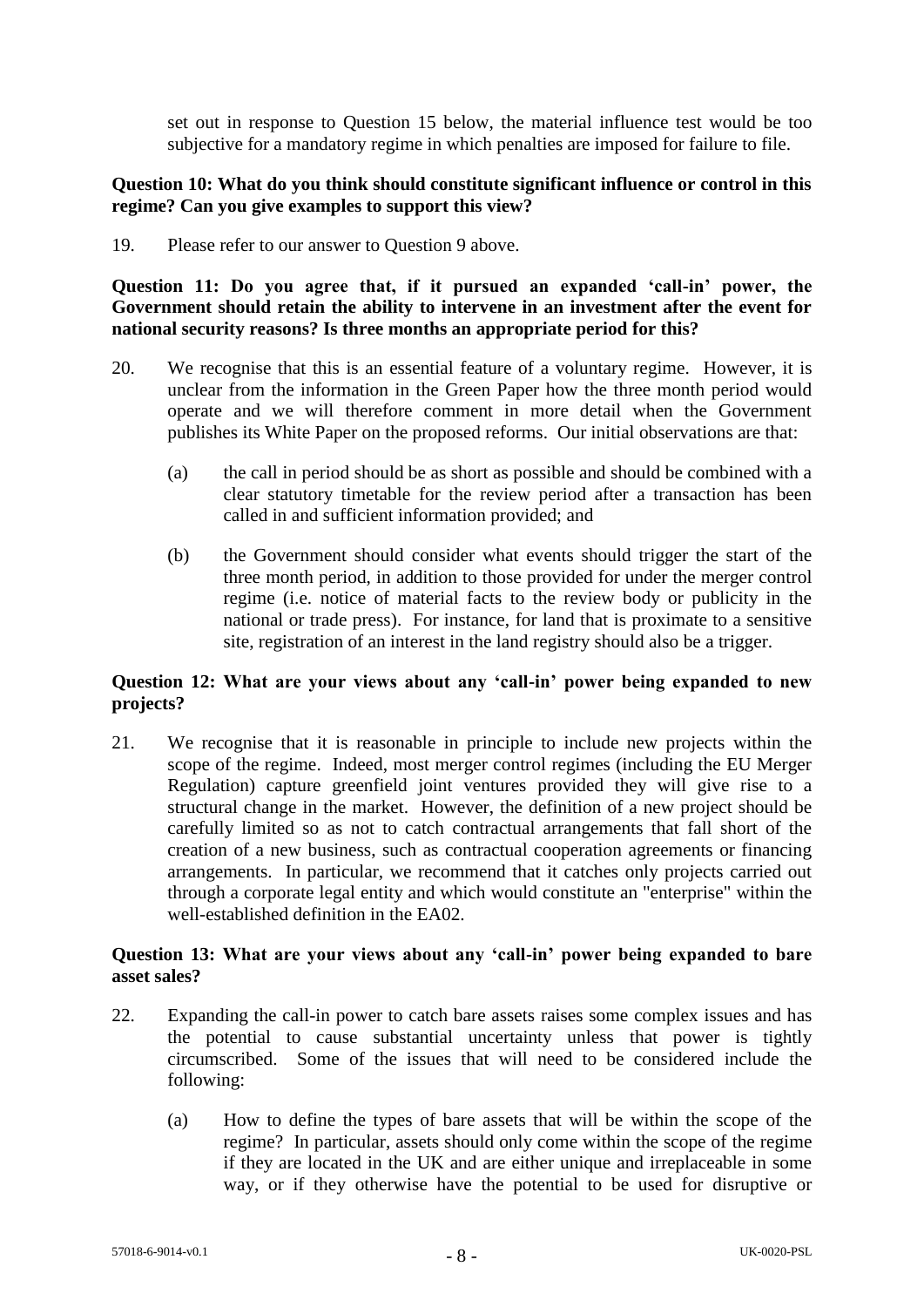destructive actions or espionage. Assets that can be readily sourced from elsewhere (in the UK or another country) or which are liable to be exported should not be within the scope of the new regime.

One possible way to limit the scope of the regime in this respect would be to use the list of assets and IP that the Government prepares for the purposes of the short term reforms.<sup>8</sup> For IP, the Government might also consider the list of technology which may be subject to national security restrictions under sections 22 and 23 of the Patents Act 1977, but noting that the redacted version of that list which is currently publicly available *would mean that* some IP owners would be unable to ascertain if their technology is within scope.

- (b) Avoiding duplication or overlap with the export control regime.
- (c) Implementing an appropriate materiality threshold, e.g. based on the transaction value.
- (d) For intellectual property rights, will the regime apply only to assignments or also to (exclusive or non-exclusive) licensing? How could such transactions be effectively monitored?
- (e) Defining an appropriate nexus with the UK. In particular, would only IP that is valid in the UK be covered, or also portfolios of foreign patents held by a UK business? If the latter, what would be the national security justification for including these?
- (f) For moveable assets, the regime would need to be designed to minimise incentives for asset owners to avoid locating their assets in the UK in the first place.

#### **Question 14: How could the Government best ensure that the expanded call-in power is exercised in a proportionate way and to provide sufficient transparency and clarity to businesses?**

- 23. In our response to Question 5 of the consultation on the short term reforms we set out a detailed list of factors that should be built into the rules and covered in guidance on procedure and the approach to substantive assessment. It will be equally important that guidance in respect of the long term reforms also covers those areas.
- 24. As a more general point, the success of any new regime will depend on it being applied in a way that is fair, proportionate, reasonably predictable and as depoliticised and transparent as possible. In that respect it will be important that parties to mergers that are prohibited or subject to remedies on national security grounds have a statutory right to be given reasons for the decision (even if those reasons cannot be published in full) and are able to seek judicial review of it. It will also be important that as much

<u>.</u>

See our response to Question 1 of the Green Paper consultation in relation to the short term proposals.

Available at: https://www.gov.uk/government/uploads/system/uploads/attachment\_data/file/307009/psecuritylist.pdf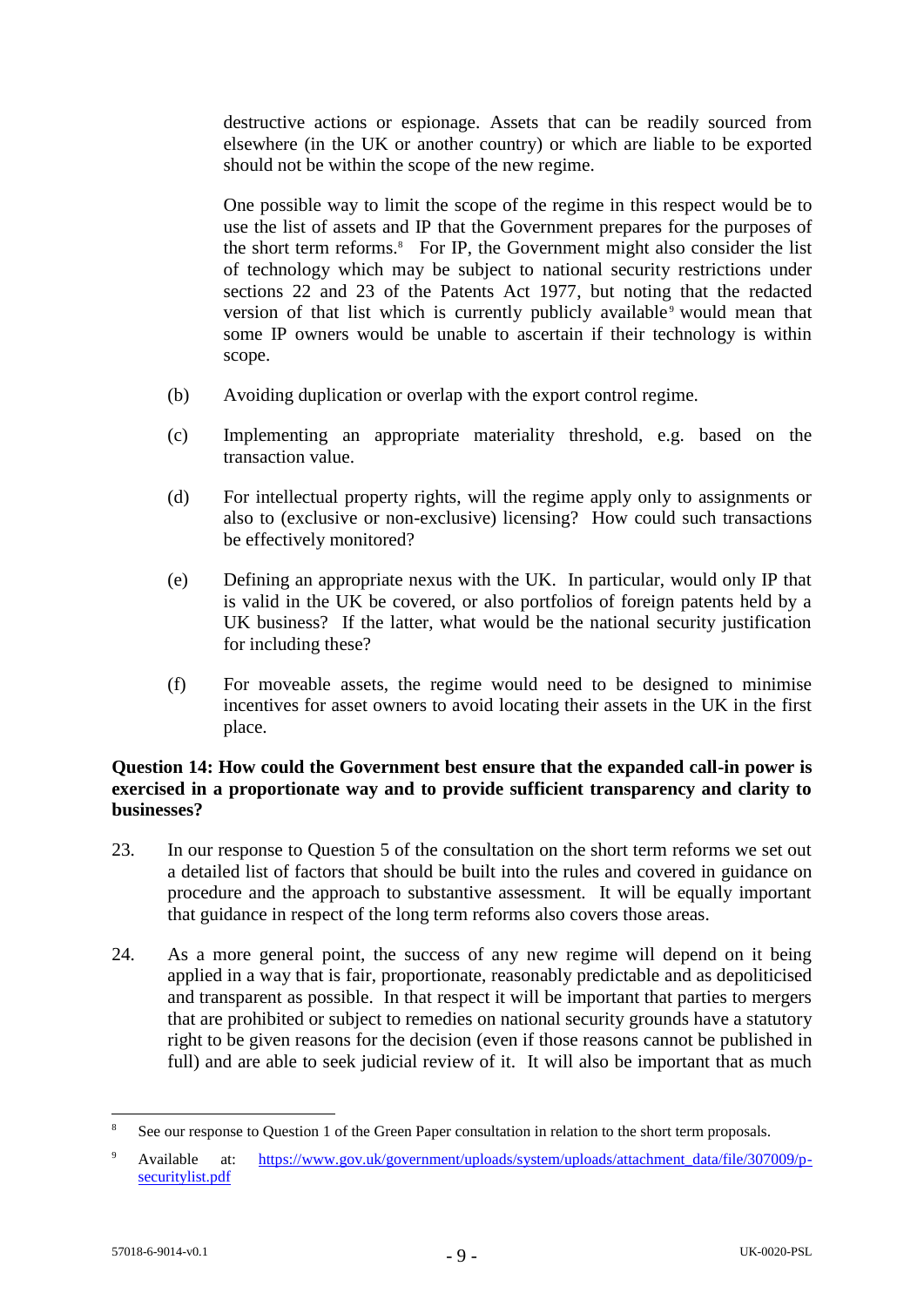as possible of the decision is published, so as to be available as guidance for parties considering future transactions.

#### **Question 15: What are your views on the merits of a mandatory notification regime? What are your views on the potential benefits and costs of a mandatory regime?**

- 25. Please see our response to Question 7, which sets out the reasons why we strongly favour a voluntary filing regime, and the considerable disadvantages that we perceive in a mandatory regime.
- 26. For the reasons discussed at paragraph 18 above, if the Government were minded to adopt a mandatory regime this would necessitate a radically different approach to defining the jurisdictional limits of the regime, applying some form of "bright line" test so that businesses can assess with certainty whether they are inside or outside of the regime. As such, if penalties are to apply for a failure to notify then the test for control would need to be much more precise, clear and objective than either of the material influence test under the EA02 or the significant influence or control test that is currently applied for the purposes of the PSC Register. We favour a modified version of the PSC test which focuses on absolute veto rights over any of the decisions defined in an exhaustive list (rather than the illustrative examples given in the Draft Statutory Guidance on the meaning of that test).<sup>10</sup>
- 27. We note that if a mandatory regime is introduced, the Government is minded to prohibit transactions that are subject to mandatory filing from taking legal effect until clearance is obtained. In our view, it would be disproportionate to introduce such a standstill obligation. As there is no automatic standstill obligation under the UK merger control regime, this would create significant divergence between the two regimes and uncertainty for businesses. Experience of the UK merger control regime has shown that a prohibition on closing is unnecessary as closing does not, in itself, pre-empt the availability of effective remedies.<sup>11</sup> Moreover, integration, business conduct and disclosures of commercially sensitive information prior to clearance can be effectively controlled through the use of interim enforcement orders, coupled with appropriate procedures for obtaining derogations.
- 28. If an automatic standstill obligation is imposed in a mandatory regime, this should be subject to appropriate exceptions (e.g. for public takeovers and stake building through acquisitions of listed securities) and the possibility of individual derogations in appropriate circumstances (e.g. where implementation is necessary to preserve the financial viability of the target or in certain bidding scenarios), in line with international best practice. There would also be a need for clear guidance that normal commercial activities, such as standard commercial due diligence and pre-completion integration planning would not constitute a breach of the standstill obligation (or any interim enforcement order).

1

<sup>&</sup>lt;sup>10</sup> Draft Statutory Guidance in the meaning of "significant influence or control" over companies in the context of the register of people with significant control, June 2017, available at: https://www.gov.uk/government/uploads/system/uploads/attachment\_data/file/621687/psc-statutoryguidance-companies.pdf

<sup>&</sup>lt;sup>11</sup> While the CMA now has the power to impose an ad-hoc prohibition on closing, it has indicated that it would only do so in exceptional circumstances and, indeed, has not done so to date.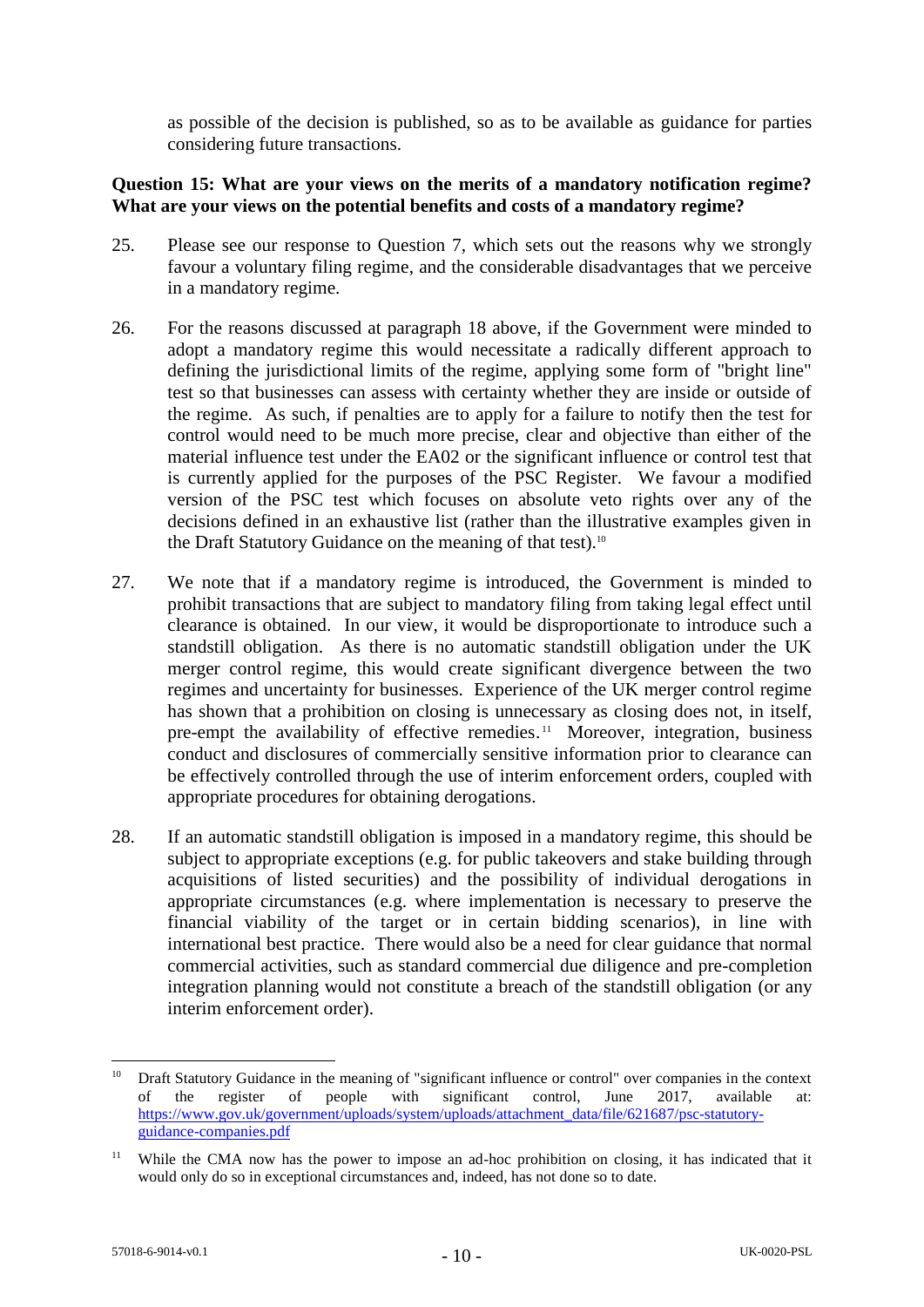#### **Question 16: Do you have views about the draft definitions of essential functions in Annex C? Would they be appropriate for the scope of any future mandatory regime?**

- 29. The draft definitions in Annex C appear to us to be too broad for any future mandatory regime and would result in a large number of transactions being notifiable, which do not raise national security concerns. For the reasons set out above, we strongly recommend a voluntary regime.
- 30. We have the following specific comments on the definitions proposed:
	- (a) A number of the definitions contain quantitative criteria that will need to be clarified. For instance, for "upstream gas and petroleum infrastructure which has a throughput of more than 20 million gallons of oil equivalent per annum", how would this criterion be applied if that threshold was exceeded in some recent years, but not others?
	- (b) Some definitions contain no quantitative criteria. For instance, "energy networks that deliver secure, reliable electricity and gas to customers, ensuring continued supply as far as possible on the supply chain" would catch very small networks (e.g. those operated by independent gas transporters serving a single residential housing estate).
	- (c) Some contain subjective criteria that may be difficult to apply when determining whether a filing is required. As discussed above, in circumstances where a failure to file may incur penalties, subjective criteria should be avoided. For instance, it is unclear whether "gas and electricity interconnectors, long range gas storage terminals and gas reception terminals" are covered only to the extent that they "contribute to the security of supply" and, if so, when that will be the case. Other examples include the requirement that large scale energy generators "have the capacity to significantly impact the balancing of the electricity system if disrupted" and the requirement that energy distribution networks be "secure and reliable".
	- (d) It is not clear what business activities are covered by the definition of essential functions for the Government sector.
- 31. In addition, we recommend that the legislation governing any mandatory filing regime includes a power for the Government to issue derogations from the filing requirements either for individual transactions or for a particular category of essential functions, in light of experience gained from operation of the regime.

# **Question 17: Do you have views on whether certain parts of the Government and Emergency services sectors should be covered by a mandatory regime?**

32. While we note that internal processes for Government procurement could provide a way to address national security risks in these areas, we also agree that it may be preferable to subject foreign investment in these functions to a consistent and relatively depoliticised foreign investment screening regime. However, our view is that this should be limited to sales of interests in a State owned business (e.g. privatisations). It should not extend to outsourcing and other contractual procurements, as this will (i) introduce considerable complexity in describing the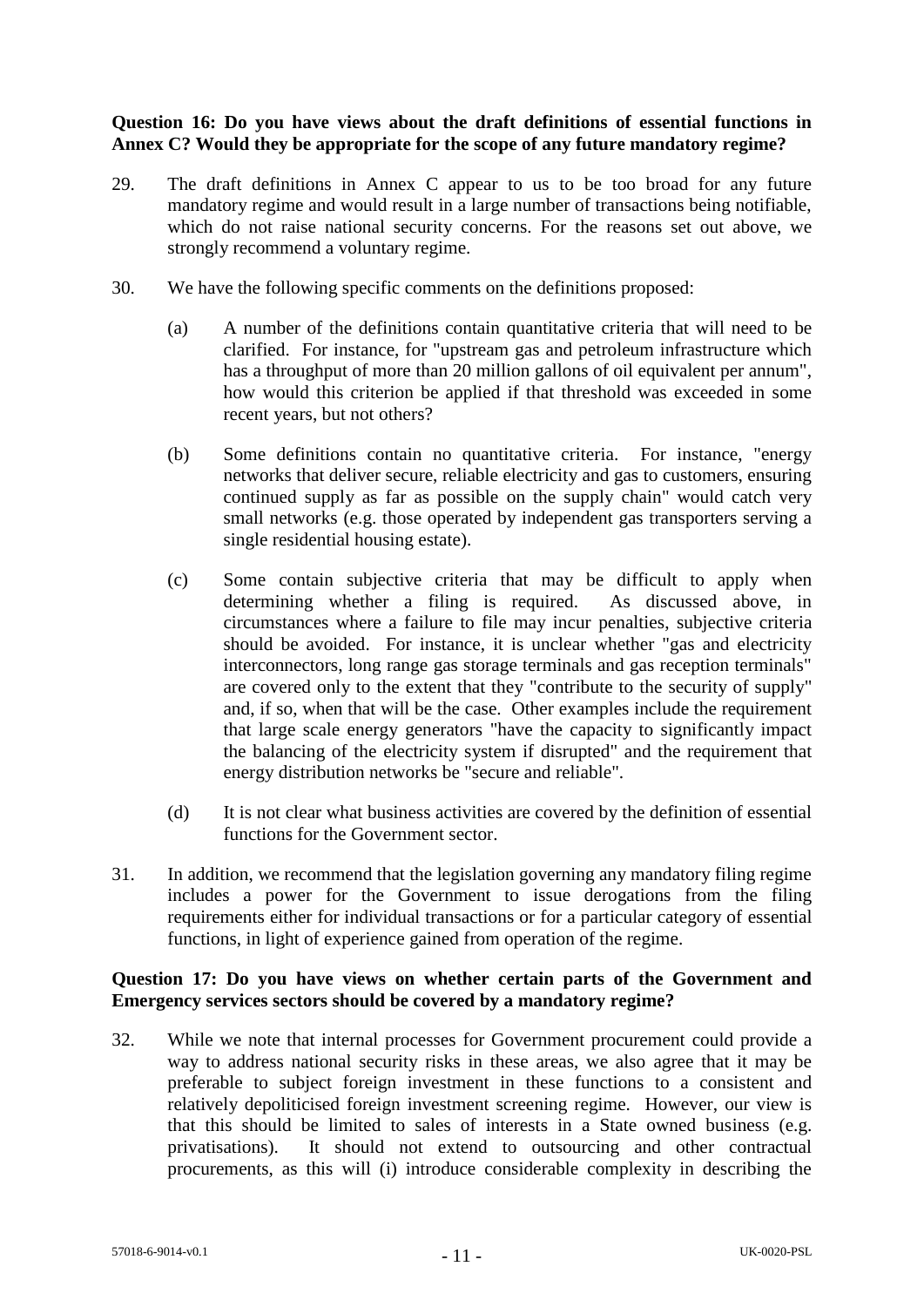limits of the regime and assessing whether a transaction falls within the regime and (ii) in the context of a contractual arrangement, it is within the power of the entity that is letting the contract to specify the terms on which the contract will be let and determine the identity of the counterparty: internal procurement procedures are therefore better suited to regulate these and the relevant agreements can contain standard change of control provisions.

# **Question 18: Are there other sectors to which any mandatory notification regime (if introduced) should apply?**

33. We do not consider that any sectors should be subject to a mandatory notification regime.

## **Question 19: What are your views about the potential power for Government specifying to which businesses or assets a mandatory regime should apply? How could this power best be designed?**

- 34. We understand that this refers to the possibility of empowering the Government to include certain individual businesses or assets in the scope of the mandatory regime, even though they are not active in any defined sector and perform none of the defined essential functions. 12
- 35. We are concerned that this power would give (and/or would be perceived to give) the Government excessively wide powers to intervene in any transaction, after it has been agreed and in a way that could not be predicted by the merging parties. This would dis-incentivise inward investment into the UK. We therefore recommend that any addition of individual businesses or assets should not apply retroactively, such that filings are required for transactions that were agreed before the date of addition. Moreover, if the names of covered businesses or assets are not published (because publication would give rise to clear national security threats or other public interest reasons not to do so), then the fact of its inclusion must at least be disclosed to the owner of the covered asset or business, who must in turn be permitted and, indeed, subject to an obligation to disclose that fact to any foreign investor so that the investor can comply with the mandatory filing obligation.
- 36. An alternative to maintaining a list of businesses which are outside the scope of the Annex C essential functions but which fall within the mandatory regime would be for the Government to maintain a complete list of all businesses in respect of which foreign investment would trigger a mandatory filing, i.e. those within the scope of Annex C as well as those individual businesses or assets outside that scope. That would provide a greater level of business certainty and reduce the transaction costs involved in assessing whether a particular business is within the scope of the filing regime. We do not consider that compiling and maintaining such a list would be excessively costly or onerous, particularly when compared to the counterfactual of requiring businesses to make this assessment in circumstances where they are unlikely to have complete information on the likely concerns of Government (which may change over time), and may also not have complete information on every aspect of the activities of the business that is being acquired. We recognise that this approach is

 $12$ Paragraph 136 of the Green Paper.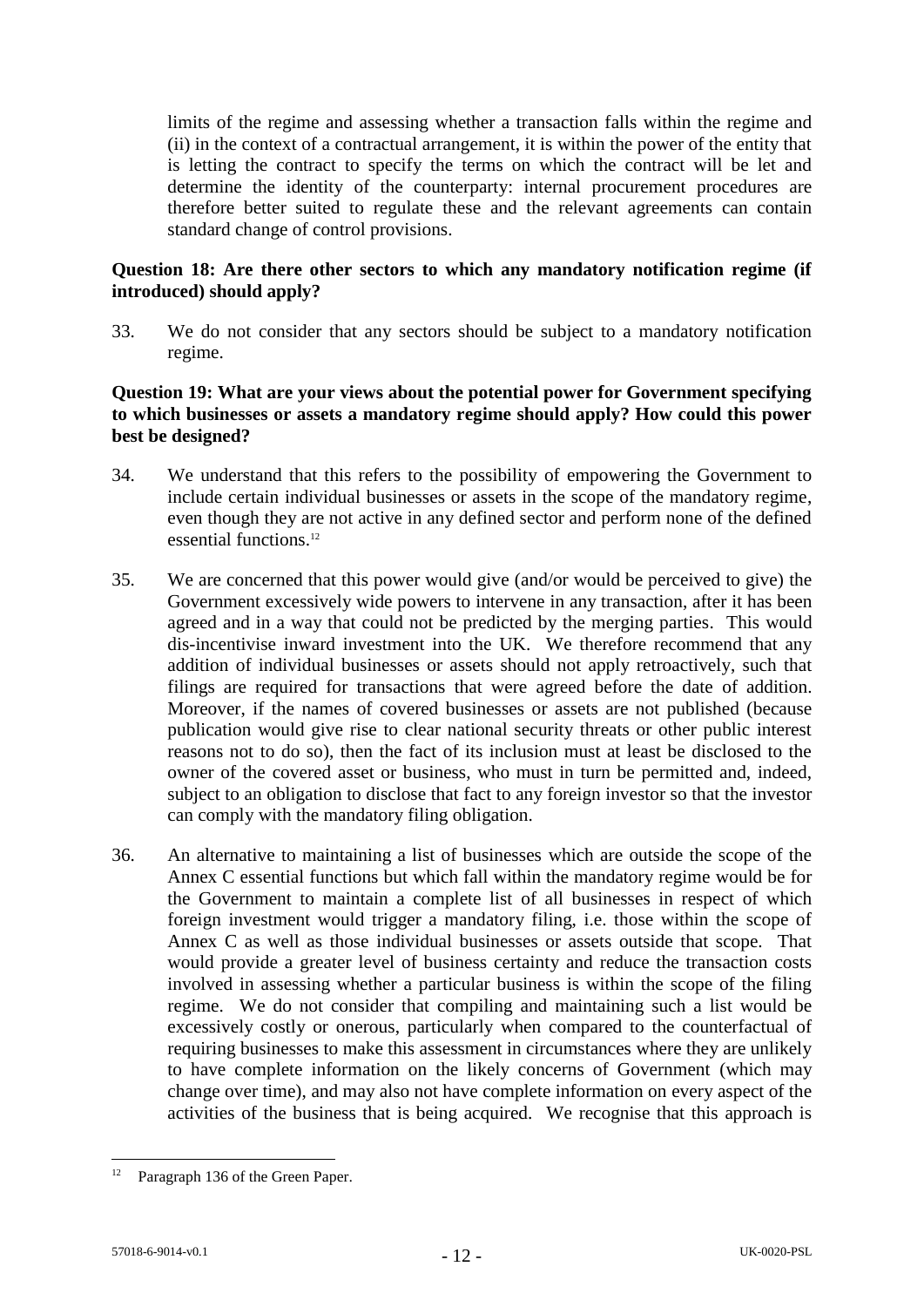not without challenges, which is why, on balance, we strongly support a voluntary system.<sup>13</sup>

# **Question 20: What are your views about the potential power for Government to bring specific plots of land into scope of a mandatory regime?**

37. If specific plots of land are brought into the scope of a mandatory regime, we consider that the Government should maintain a register of land that is proximate to sensitive Government sites in the UK, so that parties can identify and assess proximity risk. Otherwise it will not be possible for investors to comply with a mandatory filing obligation.

# **Question 21: Do you have any views about how sanctions for non-compliance with a mandatory regime should operate, including how compliance could best be incentivised?**

- 38. In our view, the best way to incentivise compliance would be to have light touch filing requirements (e.g. a description of the transaction, identification of the foreign investor and a summary of the target's business activities in the relevant area of critical infrastructure), no filing fees and a swift clearance process.
- 39. We submit that neither criminal penalties nor civil penalties for individuals would be appropriate for a failure to notify or (in the event that standstill obligations are imposed) implementation of a transaction prior to clearance. It is unlikely that a failure to notify would be, or could be demonstrated to be, the fault of a particular individual. In addition, the absence of comparable criminal offences in other jurisdictions would mean that it would be difficult to enforce criminal penalties, as extradition of the relevant individuals would not be possible. Moreover, an inadvertent failure to file would give rise to disproportionate implications for merging parties under the Proceeds of Crime Act 2002, with attendant adverse effects on incentives to invest in the UK.
- 40. For consistency, we suggest aligning penalties with the civil penalties that apply for breach of an interim order under the merger control regime, i.e. 5% of worldwide turnover.<sup>14</sup>

# **Question 22: What are your views on the relative merits of introducing either an expanded call-in power or a mandatory notification regime for specific businesses or assets, or both an expanded call-in power and a mandatory notification regime?**

41. In our view, any foreign investment regime should be based on a voluntary filing regime, for the reasons set out in response to Question 7. If the Government takes the view that it is likely to want to review any acquisition of a business performing any of the essential functions described in Annex C of the Green Paper, it could achieve a comparable effect to a mandatory filing regime by retaining a voluntary regime, but issuing guidance that that it is highly likely to call in such transactions. Such a solution would preserve the flexibility of the voluntary regime – including the possibility for parties to proceed unhindered by filing and standstill obligations in

 $13$ See our response to Ouestion 22.

<sup>14</sup> Section 94A(2) EA02.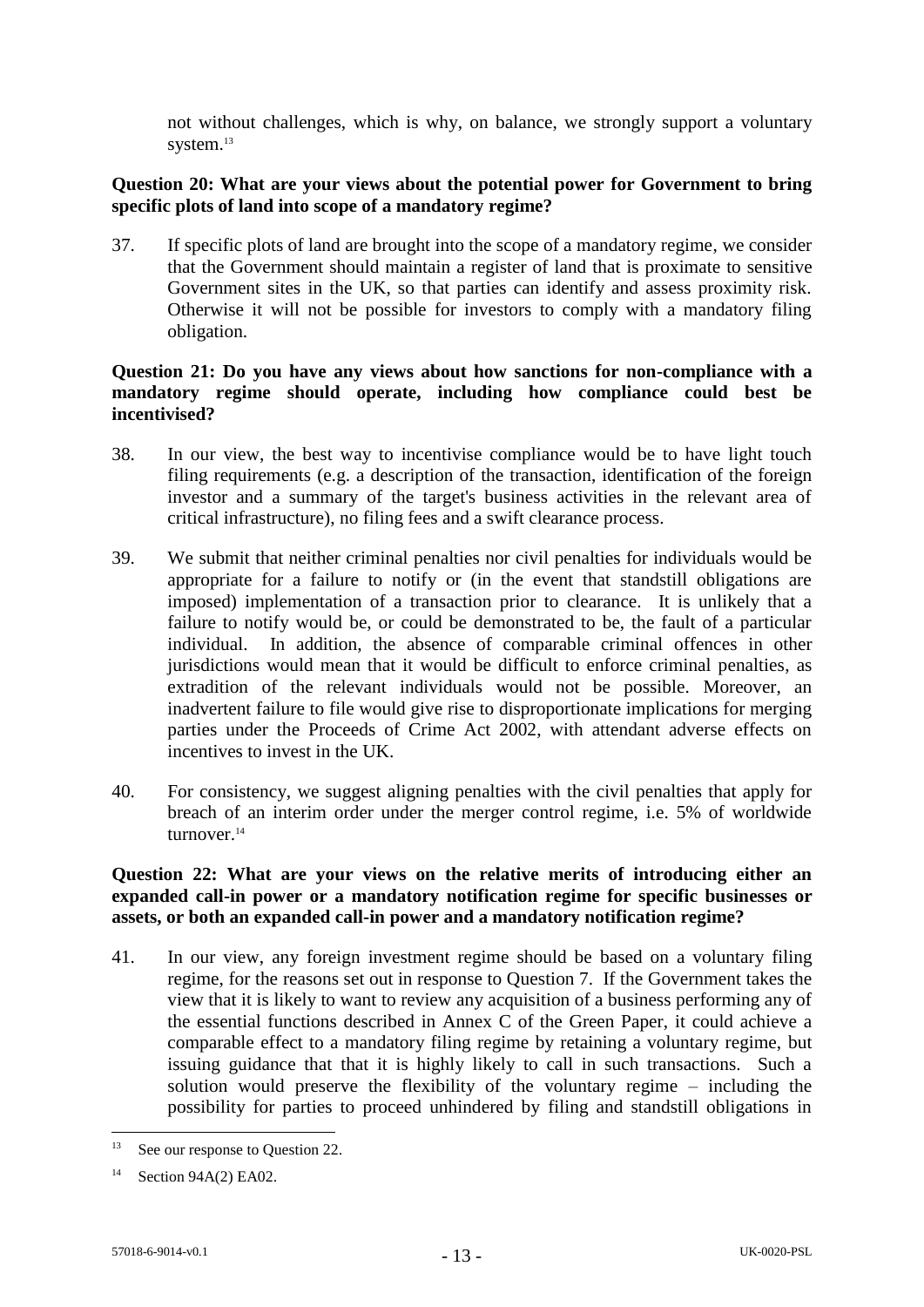cases where it is self-evident that no national security concerns arise – while providing appropriate incentives to notify in all other cases. It would also minimise the costs of operating the regime for the Government, taxpayers and businesses. Acknowledging that there are downsides in both approaches, adopting both an expanded call-in power and a mandatory regime would, in our view, ensure that the overall regime would suffer from the sum total of both sets of disadvantages, without doubling the potential upsides.

## **Question 23: Do you have any views about the introduction of an information-related power?**

42. We recognise that information gathering powers would be necessary. However, we consider that the proposed test for the use of such powers (where "necessary and proportionate for reasons of national security") lacks a sufficient link to the purpose of reviewing the transaction in question, and could be used, for example, to gather information considered useful by the Government, but which is not strictly relevant to the national security issues raised by a transaction. A better test, in our view, would be for information gathering powers to be exercisable where reasonable and proportionate for the administration of the regime.

#### **Question 24: Would public guidance about the assessment process be useful? If so, what issues could it most usefully cover?**

- 43. Public guidance would be not only useful but necessary. In our response to Question 5 of the consultation on the short term reforms we set out a detailed list of factors that should be covered in guidance on procedure and the approach to substantive assessment. It will be equally important that guidance in respect of the long term reforms also covers those areas.
- 44. Additional guidance that would be required for a mandatory regime includes:
	- (a) detailed clarification of the jurisdictional thresholds, including guidance on the definitions of essential functions to which the regime applies and the test for control;
	- (b) detailed guidance on the application of any standstill obligations and exceptions or derogations to those obligations; and
	- (c) guidance on the Government's policy for imposing penalties for a failure to notify or breach of standstill obligations.

#### **Question 25: Do you consider the proposed approach to Government intervention to be appropriate for a wholly national security-related regime?**

45. We agree with the proposal that the Secretary of State (**SoS**) should have the same powers to impose remedies as are available under Schedule 8 of the EA02, including powers to prohibit a transaction, impose remedies or require the purchaser to sell the entirety of the acquired business. As with the EA02, there should be no ability to require a seller to undo a completed transaction and reacquire assets that it has sold (this would be wholly impractical and, in some cases, financially impossible). Also as is the case under the EA02, there should be a requirement that any remedies imposed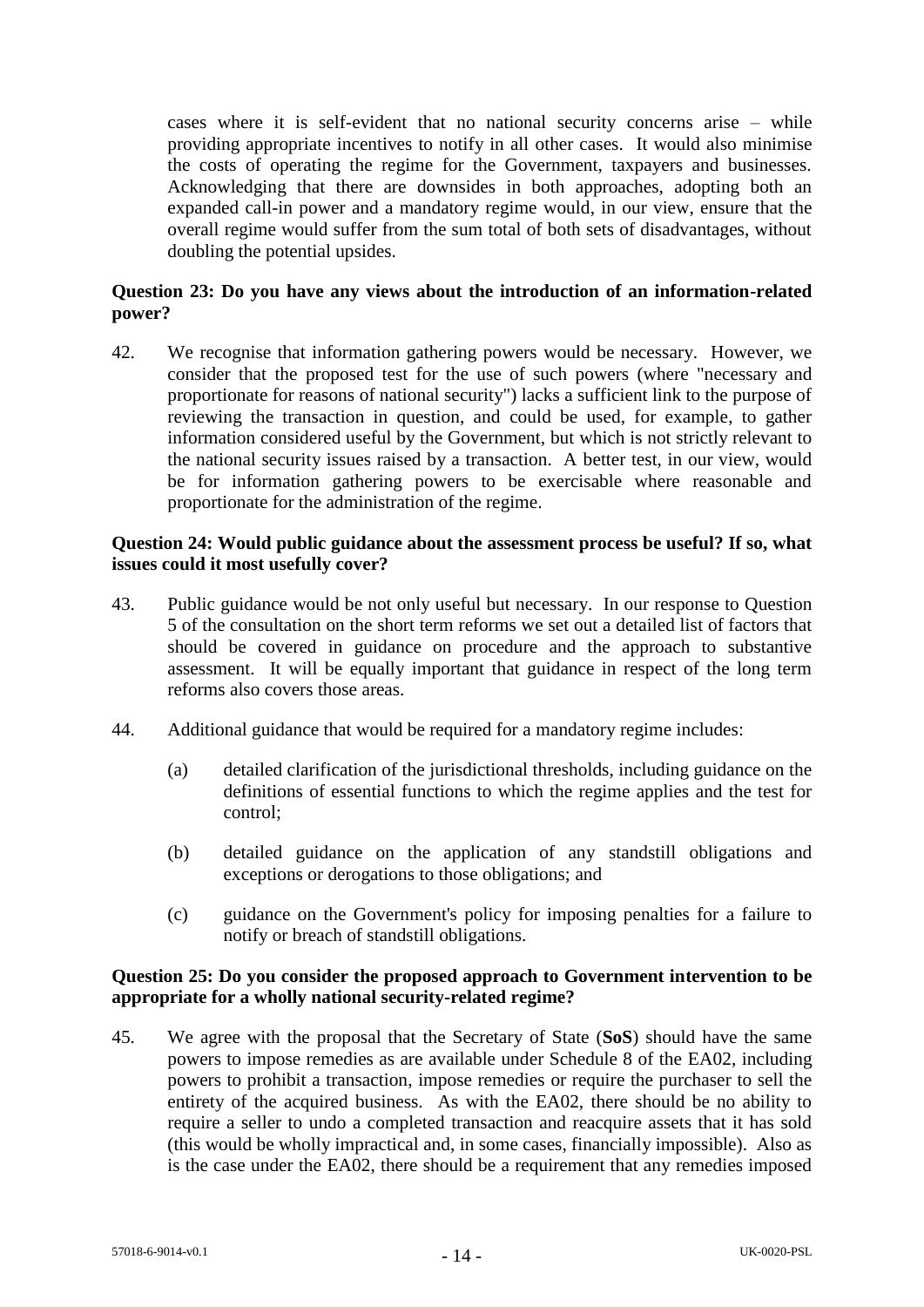are reasonable and proportionate to address a national security concern that is clearly identified and appropriately substantiated, and that merging parties have rights to be consulted on the scope of any proposed remedies and the right to seek judicial review of remedy decisions.

**Question 26: Do you have any views about how any new reforms can best be designed to interact effectively and in an administratively efficient manner alongside any competition assessment being conducted by the CMA, the existing public interest regime and other corporate reporting requirements?**

- 46. For the reasons set out in our response to Question 7, we favour an entirely new, standalone regime contained in legislation that is separate to the EA02. We do not consider there to be any compelling need for detailed interaction between the merger control (competition) regime and a foreign investment screening regime, given that they will have different purposes and different decision makers.
- 47. What would be important, however, is that merging parties are able to coordinate the timing of the two processes, if they so desire. So, for example, it should not be the case that foreign investment clearance can only be granted after the CMA has issued a clearance decision under the EA02.
- 48. We recognise that there are hypothetical scenarios in which the CMA and the body responsible for national security screening might issue remedies that conflict or are otherwise inconsistent and that some coordination in the area of remedies may therefore be beneficial in certain cases. However, we consider that such cases are likely to be rare and would not justify a general requirement to coordinate the timing and procedure of competition and national security assessments to ensure simultaneous remedy assessment by the two regulators.
- 49. One aspect of interaction between the two regimes that it may be desirable to maintain is the power of the SoS to intervene to prevent a reference on competition grounds if he or she is satisfied that a transaction should be allowed to proceed notwithstanding any impact on competition, on the basis that any anticompetitive outcome would be justified by one or more national security considerations.<sup>15</sup>

**Question 27: Do you have any views about how the reforms can be designed to be as transparent as possible for investors and companies given the national security focus?**

50. Please see our responses to Questions 7, 14, 19 and 24.

**Question 28: If you have experience investing in countries with foreign investment regimes, could you describe the costs and benefits involved, including familiarisation, administrative and legal costs and the costs of any delays?**

51. Not applicable.

1

<sup>&</sup>lt;sup>15</sup> Section 45(6) EA02.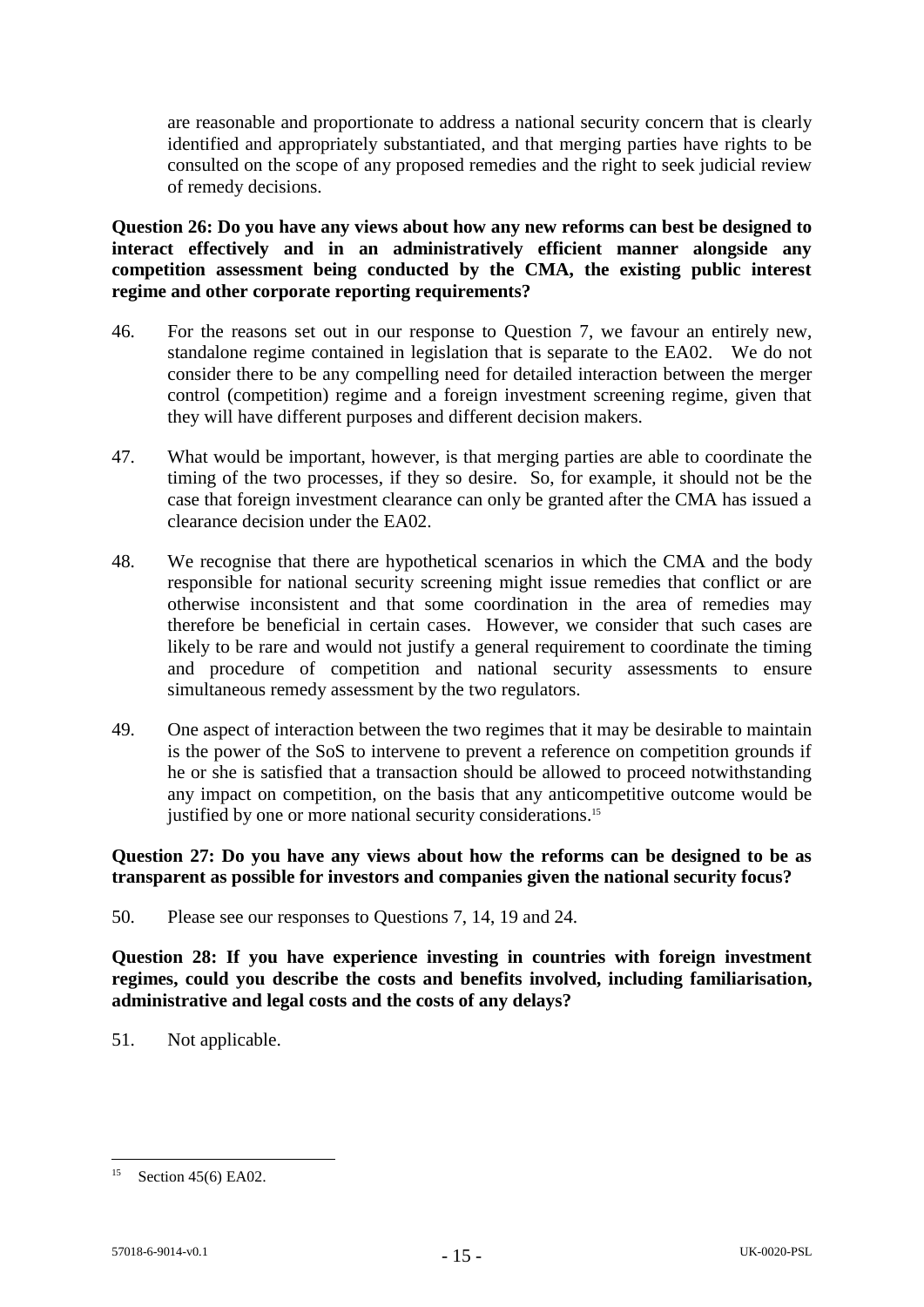## **Question 29: What impact, if any, do you anticipate these proposals having on the capital market or UK infrastructure businesses' ability to raise financing?**

- 52. In our view, there is a clear potential for the regime to have adverse effects for financing of assets and infrastructure that are within the scope of the regime. While limiting investments by foreign investors raising national security concerns should not, in itself, deprive infrastructure of a significant source of funding, imposing investment restrictions will necessarily affect the ability of investors (including domestic investors) that do not raise national security concerns to exit their investments, which may, in turn, limit their incentives to invest in the first place. Similarly, businesses making decisions on the location of bare assets or projects falling within the scope of the regime may decide to locate them, where possible, in a jurisdiction that does not fetter their ability to sell out of those investments.
- 53. The key to mitigating those adverse effects is to make the regime as transparent, predictable, proportionate and depoliticised as possible. A sensibly limited and applied regime that is focused on transactions that can be readily understood to raise national security considerations, and which operates in a similar way to other international precedents, should not have a disproportionately negative impact on investment. By contrast, it seems unavoidable that a regime that is overly wide in scope, lacks transparency, is unpredictably applied and enforced, or perceived to be subject to political influence, will have a serious adverse effects on the ability of UK business to raise financing.
- 54. Moreover, the regime should be designed to exclude financing arrangements from its scope. For instance, a lender that has security over an asset, but no power to control or influence the use of that asset, should not see its financing arrangements brought within the scope of the regime unless and until there is a default that triggers a right for the lender to obtain such control. Even then, lenders that are already subject to regulation by the Financial Conduct Authority should be assumed not to pose national security risks.

# **Question 30: Are there any other important costs and benefits you haven't already discussed from adopting these reforms that could inform the Government's analysis?**

- 55. The proposed reforms will impose significant costs on businesses in a range of industry sectors, as well as on taxpayers. We recognise that the extent of those costs will vary depending on the chosen scope and features of the regime and that the Government intends to provide a monetised assessment of the costs of any new regime "at the final stage". 16 However, it appears from the impact assessment accompanying the Green Paper (the **Impact Assessment**) that the Government intends to carry out this more detailed analysis only after the "final shape of reforms and any accompanying guidance" has been decided, and on the basis of those final reforms. It seems to us that the Government ought to have a more precise understanding of the likely level of costs attaching to the various options for reform before deciding which of those options to select.
- 56. In our view, the assessment of costs that is contained in the Impact Assessment is not sufficient in this respect, as it purports to provide no more than a "high level

1

<sup>&</sup>lt;sup>16</sup> Impact Assessment, page 2.